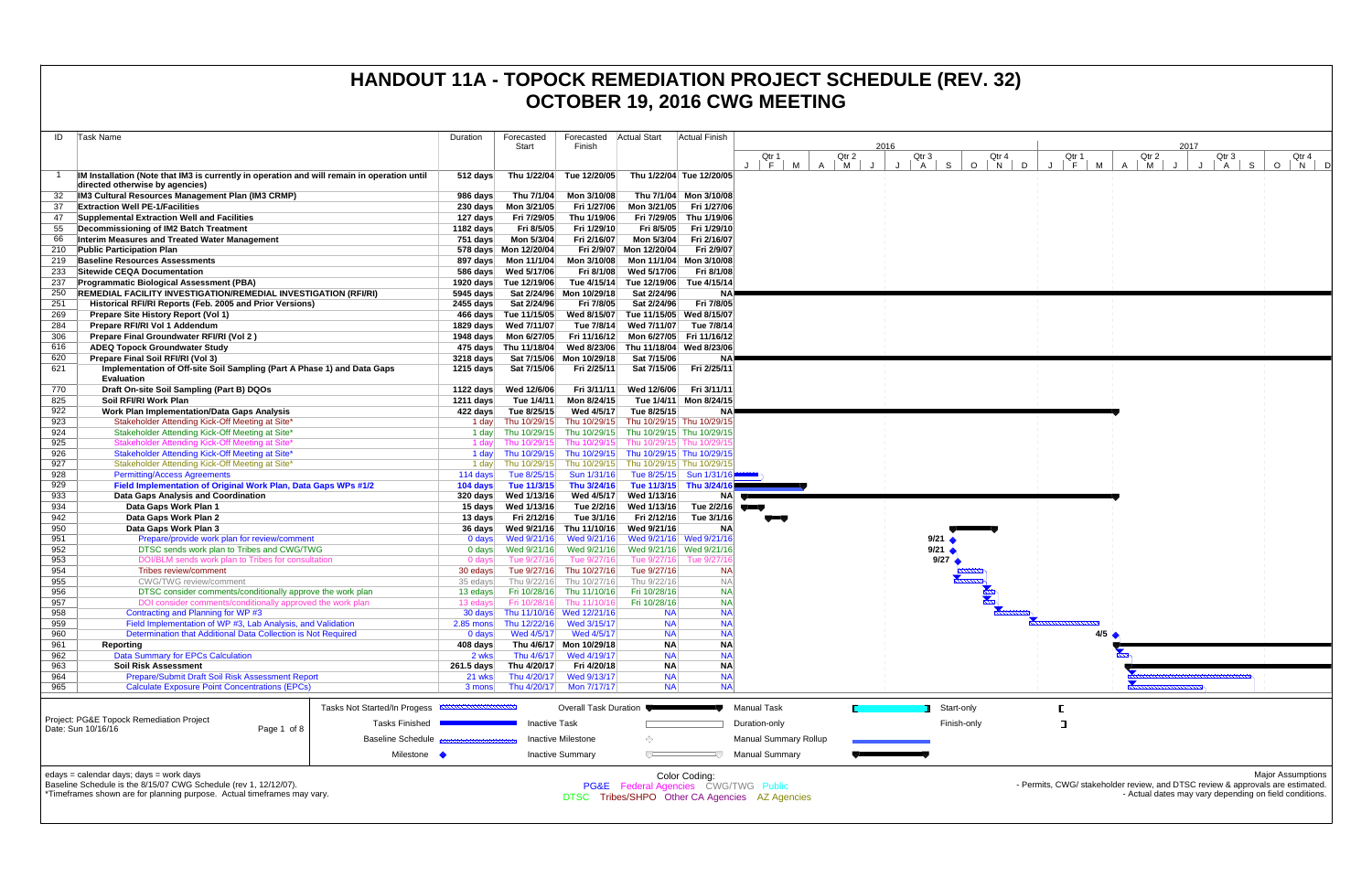| ID   | <b>Task Name</b>                                                                                     | Duration           | Forecasted             | Forecasted               | Actual Start | <b>Actual Finish</b>     |             |   |       |    |      |              |            |              |
|------|------------------------------------------------------------------------------------------------------|--------------------|------------------------|--------------------------|--------------|--------------------------|-------------|---|-------|----|------|--------------|------------|--------------|
|      |                                                                                                      |                    | Start                  | Finish                   |              |                          |             |   |       |    | 2016 |              |            |              |
|      |                                                                                                      |                    |                        |                          |              |                          | Qtr 1<br>F  |   | Qtr 2 |    |      | Qtr 3        |            | Qtr          |
| 966  | Meeting to discuss EPCs (date is tentative)                                                          | 0 days             | Tue 7/4/17             | Tue 7/4/17               | <b>NA</b>    | <b>NA</b>                | М           | Α | M     | Π. | J    | $\mathsf{A}$ | S          | $\circ$<br>N |
| 967  | DTSC send Soil Risk Evaluation to CWG/TWG                                                            | 3 days             | Thu 9/14/17            | Mon 9/18/17              | <b>NA</b>    | NA                       |             |   |       |    |      |              |            |              |
| 968  | <b>DTSC</b> review/comment                                                                           | 45 edays           | Tue 9/19/17            | Fri 11/3/17              | <b>NA</b>    | <b>NA</b>                |             |   |       |    |      |              |            |              |
| 969  | DOI review/comment                                                                                   | 45 edays           | Tue 9/19/17            | Fri 11/3/17              | <b>NA</b>    | <b>NA</b>                |             |   |       |    |      |              |            |              |
| 970  | <b>CWG/TWG</b> review/comment                                                                        | 30 edays           | Tue 9/19/17            | Thu 10/19/17             | <b>NA</b>    | <b>NA</b>                |             |   |       |    |      |              |            |              |
| 971  | Tribes review/comment                                                                                | 30 edays           | Tue 9/19/17            | Thu 10/19/17             | <b>NA</b>    | <b>NA</b>                |             |   |       |    |      |              |            |              |
| 972  | Review/compile Comment Table (duration will be verified after receipt of                             | 2 wks              | Mon 11/6/17            | Fri 11/17/17             | <b>NA</b>    | <b>NA</b>                |             |   |       |    |      |              |            |              |
|      | comments and directives)                                                                             |                    |                        |                          |              |                          |             |   |       |    |      |              |            |              |
| 973  | DTSC/DOI/PG&E hold comment clarification meeting (date is tentative)                                 | 0 days             | Wed 11/8/17            | Wed 11/8/17              | <b>NA</b>    | ΝA                       |             |   |       |    |      |              |            |              |
| 974  | Prepare/send RTC Table (duration will be verified after receipt of comments)                         |                    |                        | Fri 12/15/17             | <b>NA</b>    | <b>NA</b>                |             |   |       |    |      |              |            |              |
| 975  | <b>RTC Meeting</b>                                                                                   | 10 days            | Fri 12/22/17           | Fri 1/5/18               | <b>NA</b>    | <b>NA</b>                |             |   |       |    |      |              |            |              |
| 976  | Send agenda (2 wks prior to meeting)                                                                 | $0$ days           | Fri 12/22/17           | Fri 12/22/17             | <b>NA</b>    | <b>NA</b>                |             |   |       |    |      |              |            |              |
| 977  | <b>Hold Meeting</b>                                                                                  | $0$ days           | Fri 1/5/18             | Fri 1/5/18               | <b>NA</b>    | <b>NA</b>                |             |   |       |    |      |              |            |              |
| 978  | Finalize/Submit Final Soil Risk Assessment Report with RTC Table (duration is                        | 2.5 mons           | Mon 1/8/18             | Wed 3/21/18              | <b>NA</b>    | <b>NA</b>                |             |   |       |    |      |              |            |              |
|      | estimated, to be verified after completion of RTCs)                                                  |                    |                        |                          |              |                          |             |   |       |    |      |              |            |              |
| 979  | <b>DTSC</b> review/approve                                                                           | 1 mon              | Thu 3/22/18            | Fri 4/20/18              | <b>NA</b>    | NA                       |             |   |       |    |      |              |            |              |
| 980  | DOI review/approve                                                                                   | 1 mon              | Thu 3/22/18            | Fri 4/20/18              | <b>NA</b>    | <b>NA</b>                |             |   |       |    |      |              |            |              |
| 981  | <b>RFI/RI Volume 3</b>                                                                               | 400 days           |                        | Tue 4/18/17 Mon 10/29/18 | <b>NA</b>    | <b>NA</b>                |             |   |       |    |      |              |            |              |
| 982  | Prepare Draft RFI/RI Vol 3 Report                                                                    | $11.5 \text{ mon}$ | Tue 4/18/17            | Wed 3/21/18              | <b>NA</b>    | <b>NA</b>                |             |   |       |    |      |              |            |              |
| 983  | DTSC sends report to CWG/TWG and Tribes                                                              | 3 days             | Wed 3/21/18            | Mon 3/26/18              | <b>NA</b>    | <b>NA</b>                |             |   |       |    |      |              |            |              |
| 984  | <b>CWG/TWG</b> review/comment                                                                        | 30 edays           | Mon 3/26/18            | Wed 4/25/18              | <b>NA</b>    | <b>NA</b>                |             |   |       |    |      |              |            |              |
| 985  | Tribes review/comment                                                                                | 30 edays           | Mon 3/26/18            | Wed 4/25/18              | <b>NA</b>    | <b>NA</b>                |             |   |       |    |      |              |            |              |
| 986  | <b>DTSC</b> review/comment                                                                           | 45 edays           | Mon 3/26/18            | Thu 5/10/18              | <b>NA</b>    | <b>NA</b>                |             |   |       |    |      |              |            |              |
| 987  | <b>DOI</b> review/comment                                                                            | 45 edays           | Mon 3/26/18            | Thu 5/10/18              | <b>NA</b>    | <b>NA</b>                |             |   |       |    |      |              |            |              |
| 988  | Review/compile Comment Table (duration will be verified after receipt of<br>comments and directives) | 30 edays           | Fri 5/11/18            | Sun 6/10/18              | <b>NA</b>    | <b>NA</b>                |             |   |       |    |      |              |            |              |
| 989  | DTSC/DOI/PG&E hold comment clarification meeting (date is tentative)                                 | 0 days             | Mon 5/14/18            | Mon 5/14/18              | <b>NA</b>    | NA                       |             |   |       |    |      |              |            |              |
| 990  | Prepare/send RTC Table (duration will be verified after receipt of comments)                         | 4 wks              | Tue 6/12/18            | Mon 7/9/18               | <b>NA</b>    | <b>NA</b>                |             |   |       |    |      |              |            |              |
| 991  | <b>RTC Meeting</b>                                                                                   | 10 days            | Mon 7/16/18            | Mon 7/30/18              | <b>NA</b>    | <b>NA</b>                |             |   |       |    |      |              |            |              |
| 992  | Send agenda (2 wks prior to meeting)                                                                 | $0$ days           | Mon 7/16/18            | Mon 7/16/18              | <b>NA</b>    | <b>NA</b>                |             |   |       |    |      |              |            |              |
| 993  | <b>Hold Meeting</b>                                                                                  | $0$ days           | Mon 7/30/18            | Mon 7/30/18              | <b>NA</b>    | <b>NA</b>                |             |   |       |    |      |              |            |              |
| 994  | Prepare Revised RFI Volume 3 with RTC Table (duration is estimated, to be                            | 2 mons             | Wed 8/1/18             | Thu 9/27/18              | <b>NA</b>    | <b>NA</b>                |             |   |       |    |      |              |            |              |
|      | verified after completion of RTCs)                                                                   |                    |                        |                          |              |                          |             |   |       |    |      |              |            |              |
| 995  | DTSC review/approve Revised RFI/RI Vol. 3 Report                                                     | $1$ mon            |                        | Mon 10/1/18 Mon 10/29/18 | <b>NA</b>    | <b>NA</b>                |             |   |       |    |      |              |            |              |
| 996  | DOI review/approve Revised RFI/RI Vol. 3 Report                                                      | 1 mon              | Mon 10/1/18            | Mon 10/29/18             | <b>NA</b>    | <b>NA</b>                |             |   |       |    |      |              |            |              |
| 997  | <b>GROUNDWATER CORRECTIVE MEASURES/REMEDIAL ALTERNATIVE DEVELOPMENT</b>                              | $2835$ days        |                        | Mon 3/29/04 Wed 12/31/14 |              | Mon 3/29/04 Wed 12/31/14 |             |   |       |    |      |              |            |              |
| 1145 | <b>CORRECTIVE MEASURE STUDY/FEASIBILITY STUDY (CMS/FS) AND RISK ASSESSMENT</b>                       |                    | 4399 days Mon 12/16/02 | Fri 9/13/19              | Mon 12/16/02 | NA!                      |             |   |       |    |      |              |            |              |
| 1327 | <b>STATEMENT OF BASIS</b>                                                                            | 2644.6 days        | Mon 1/4/10             | Thu 2/13/20              | Mon 1/4/10   | <b>NA</b>                |             |   |       |    |      |              |            |              |
| 1342 | <b>RECORD OF DECISION</b>                                                                            | 2745 days          | Fri 12/18/09           | Wed 6/17/20              | Fri 12/18/09 | <b>NA</b>                |             |   |       |    |      |              |            |              |
| 1365 | Section 106 Programmatic Agreement (PA)                                                              | 1858 days          | Fri 10/10/08           | Wed 11/18/15             | Fri 10/10/08 | <b>NA</b>                |             |   |       |    |      |              |            |              |
| 1398 | <b>EIR DOCUMENTATION</b>                                                                             | 1449 days          | Thu 9/1/05             | Wed 3/2/11               | Thu 9/1/05   | Wed 3/2/11               |             |   |       |    |      |              |            |              |
| 1471 | DESIGN, PERMITTING, AND CONSTRUCTION OF GROUNDWATER REMEDY                                           | 1700 days          | Mon 1/31/11            | Wed 8/2/17               | Mon 1/31/11  | NA)                      |             |   |       |    |      |              |            |              |
| 1472 | Corrective Measure Implementation/Remedial Design (CMI/RD) Workplan                                  | 199 days           | Mon 1/31/11            | Thu 11/3/11              | Mon 1/31/11  | <b>NA</b>                |             |   |       |    |      |              |            |              |
| 1486 | Remedial Design (Preliminary, Intermediate, and Pre-Final/Final)                                     | $1506$ days        | Tue 9/20/11            | Fri 6/23/17              | Tue 9/20/11  | NA <b>P</b>              |             |   |       |    |      |              |            |              |
| 1487 | <b>Preliminary Design</b>                                                                            | 174 days           | Tue 9/20/11            | Thu 5/17/12              |              | Tue 9/20/11 Thu 5/17/12  |             |   |       |    |      |              |            |              |
| 1499 | <b>Intermediate Design</b>                                                                           | $501$ days         | Fri 5/18/12            | Fri 4/18/14              |              | Fri 5/18/12 Fri 4/18/14  |             |   |       |    |      |              |            |              |
| 1528 | Implementation Plan for Evaluation of Alternative Freshwater Sources                                 | 422 days           | Fri 11/16/12           | Mon 6/30/14              |              | Fri 11/16/12 Mon 6/30/14 |             |   |       |    |      |              |            |              |
| 1567 | Field Verification of Archaeological/Historical Sites in Groundwater Remedy Footprint                | 4 days             | Tue 9/9/14             | Fri 9/12/14              |              | Tue 9/9/14   Fri 9/12/14 |             |   |       |    |      |              |            |              |
| 1568 | <b>Prepare/submit Field Verification Report</b>                                                      | 28 days            |                        | Mon 9/15/14 Wed 10/22/14 |              | Mon 9/15/14 Wed 10/22/14 |             |   |       |    |      |              |            |              |
|      |                                                                                                      |                    |                        |                          |              |                          |             |   |       |    |      |              |            |              |
|      | Tasks Not Started/In Progess <b>EXPERIMENTALISTS</b>                                                 |                    |                        | Overall Task Duration    |              |                          | Manual Task |   |       |    |      |              | Start-only |              |
|      | Project: PG&F Topock Remediation Project                                                             |                    |                        |                          |              |                          |             |   |       |    |      |              |            |              |



|                                                                                                                                                                                        |                 | <b>Tasks NOT Started/III Progess</b>          | Overall Task Duiduon                                                                                                  |  | - Manuar Task         |  | Start-Univ  |  |  |  |  |  |
|----------------------------------------------------------------------------------------------------------------------------------------------------------------------------------------|-----------------|-----------------------------------------------|-----------------------------------------------------------------------------------------------------------------------|--|-----------------------|--|-------------|--|--|--|--|--|
| Project: PG&E Topock Remediation Project<br>Date: Sun 10/16/16                                                                                                                         | Page 2 of 8 $ $ | <b>Tasks Finished</b>                         | Inactive Task                                                                                                         |  | Duration-only         |  | Finish-only |  |  |  |  |  |
|                                                                                                                                                                                        |                 | Baseline Schedule <b>Basessessessessesses</b> | Inactive Milestone                                                                                                    |  | Manual Summary Rollup |  |             |  |  |  |  |  |
|                                                                                                                                                                                        |                 | Milestone <                                   | <b>Inactive Summary</b>                                                                                               |  | Manual Summarv        |  |             |  |  |  |  |  |
| edays = calendar days; days = work days<br>Baseline Schedule is the 8/15/07 CWG Schedule (rev 1, 12/12/07).<br>*Timeframes shown are for planning purpose. Actual timeframes may vary. |                 |                                               | Color Coding:<br><b>PG&amp;E</b> Federal Agencies CWG/TWG Public<br>Tribes/SHPO Other CA Agencies AZ Agencies<br>DTSC |  |                       |  |             |  |  |  |  |  |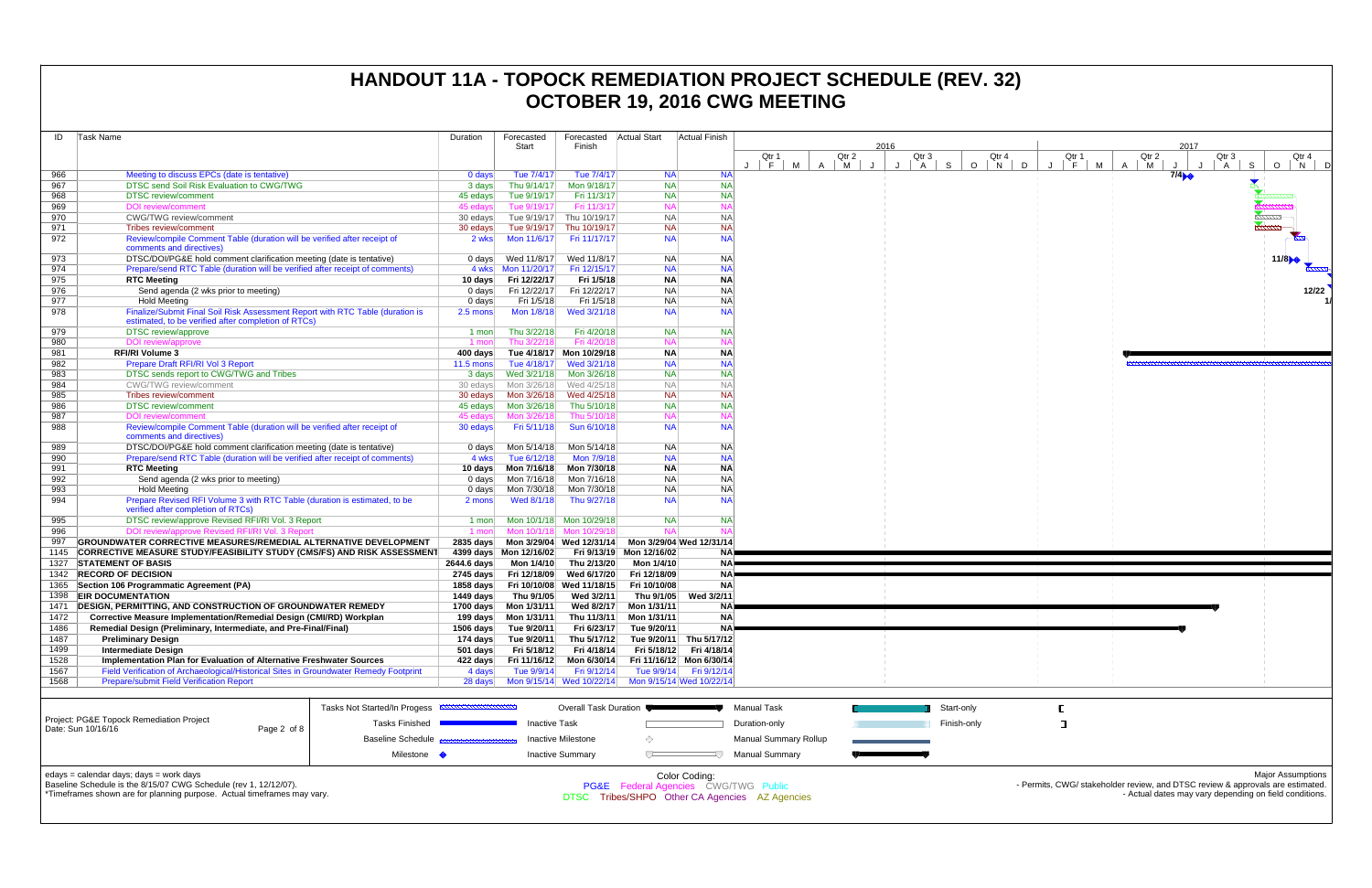| ID           | <b>Task Name</b>                                                                                       |                                                         | Duration                 | Forecasted                 | Forecasted                  | <b>Actual Start</b>                    | Actual Finish                         |                              |                   |              |             |
|--------------|--------------------------------------------------------------------------------------------------------|---------------------------------------------------------|--------------------------|----------------------------|-----------------------------|----------------------------------------|---------------------------------------|------------------------------|-------------------|--------------|-------------|
|              |                                                                                                        |                                                         |                          | Start                      | Finish                      |                                        |                                       | Qtr 1                        | 2016<br>Qtr 2     | Qtr 3        | Qtr 4       |
|              |                                                                                                        |                                                         |                          |                            |                             |                                        |                                       | F<br>M                       | M<br>$\mathsf{A}$ | $\cdot$<br>A | $O$ N<br>S. |
| 1569         | Survey of Archaelogical/Historical Sites in Expanded Area at Park Moabi                                |                                                         | 1 day                    | Tue 12/2/14                | Tue 12/2/14                 |                                        | Tue 12/2/14 Tue 12/2/14               |                              |                   |              |             |
| 1570         | Survey of Biological Resources in Expanded Area at Park Moabi                                          |                                                         |                          | 3 days Wed 11/19/14        |                             | Fri 11/21/14 Wed 11/19/14 Fri 11/21/14 |                                       |                              |                   |              |             |
| 1571         | Annual archeological monitoring and site condition assessments                                         |                                                         |                          | 7 days Thu 12/11/14        | Fri 12/19/14                | Thu 12/11/14 Fri 12/19/14              |                                       |                              |                   |              |             |
| 1572         | Pre-Final/Final Design (include plan for decommissioning, removal, and<br>restoration of IM3 facility) |                                                         | 423 days                 |                            | Mon 4/7/14 Wed 11/18/15     |                                        | Mon 4/7/14 Wed 11/18/15               |                              |                   |              |             |
| 1621         | <b>Construction/Remedial Action Work Plan</b>                                                          |                                                         | 423 days                 |                            | Mon 4/7/14 Wed 11/18/15     |                                        | Mon 4/7/14 Wed 11/18/15               |                              |                   |              |             |
| 1631         | <b>State CEQA Evaluation</b>                                                                           |                                                         | 576 days                 | Mon 4/13/15                | Fri 6/23/17                 | Mon 4/13/15                            | NAI                                   |                              |                   |              |             |
| 1632         | Notice of Preparation                                                                                  |                                                         | 39 days                  | Mon 4/13/15                | Thu 6/4/15                  | Mon 4/13/15                            | Thu 6/4/15                            |                              |                   |              |             |
| 1633         | <b>Scoping Meetings</b>                                                                                |                                                         | 21 days                  | Tue 5/12/15                | Tue 6/9/15                  | Tue 5/12/15                            | Tue 6/9/15                            |                              |                   |              |             |
| 1634         | <b>Preparation of Draft Subsequent EIR (SEIR)</b>                                                      |                                                         | 387 days                 | Mon 9/7/15                 | Mon 2/27/17                 | Mon 9/7/15                             | <b>NA</b>                             |                              |                   |              |             |
| 1635         | Preparation of Project Description                                                                     |                                                         | 126 days                 | Mon 9/7/15                 | Fri 2/26/16                 | Mon 9/7/15                             | Fri 2/26/16                           |                              |                   |              |             |
| 1636         | Prepare Admin Draft SEIR                                                                               |                                                         | 72 days                  | Fri 4/1/16                 | Mon 7/11/16                 |                                        | Fri 4/1/16 Mon 7/11/16                |                              |                   |              |             |
| 1637         | 2nd Admin Draft SEIR                                                                                   |                                                         | 17.8 wks                 | Fri 6/24/16                | Wed 10/26/16                | Fri 6/24/16                            | <b>NA</b>                             |                              |                   |              |             |
| 1638         | <b>Screencheck Draft SEIR</b>                                                                          |                                                         |                          | 56 days Thu 10/27/16       | Thu 1/12/17                 | <b>NA</b>                              | <b>NA</b>                             |                              |                   |              |             |
| 1639         | <b>ESA Prepare Screencheck SEIR</b>                                                                    |                                                         | 3 wks                    |                            | Thu 10/27/16 Wed 11/16/16   | <b>NA</b>                              | <b>NA</b>                             |                              |                   |              |             |
| 1640         | <b>DTSC Review Screencheck SEIR</b>                                                                    |                                                         | $2.3$ wks                | Thu 11/17/16               | Fri 12/2/16                 | <b>NA</b>                              | <b>NA</b>                             |                              |                   |              |             |
| 1641         | <b>ESA Address DTSC Comments on Screencheck SEIR</b>                                                   |                                                         | $1.9$ wks                | Mon 12/5/16                | Fri 12/16/16                | <b>NA</b>                              | <b>NA</b>                             |                              |                   |              |             |
| 1642         | <b>ESA Finalize/Print/Distribute Draft SEIR</b>                                                        |                                                         |                          | 3.8 wks   Mon 12/19/16     | Thu 1/12/17                 | <b>NA</b>                              | <b>NA</b>                             |                              |                   |              |             |
| 1643         | <b>Draft SEIR Public Review</b>                                                                        |                                                         | 32 days                  | Thu 1/12/17                | Mon 2/27/17                 | <b>NA</b>                              | <b>NA</b>                             |                              |                   |              |             |
| 1644         | 45-day Public Review                                                                                   |                                                         | 46 edays                 | Thu 1/12/17                | Mon 2/27/17                 | <b>NA</b>                              | <b>NA</b>                             |                              |                   |              |             |
| 1645         | <b>Public Meetings</b>                                                                                 |                                                         | 13 days                  | Tue 1/31/17                | Thu 2/16/17                 | <b>NA</b>                              | <b>NA</b>                             |                              |                   |              |             |
| 1646         | Final EIR, Response to Comments (RTCs), Findings, MMRP                                                 |                                                         | 84 days                  | Tue 2/28/17                | Fri 6/23/17                 | <b>NA</b>                              | <b>NA</b>                             |                              |                   |              |             |
| 1647         | <b>Draft SEIR Comment Review</b>                                                                       |                                                         | 1 wk                     | Tue 2/28/17                | Mon 3/6/17                  | <b>NA</b>                              | <b>NA</b>                             |                              |                   |              |             |
| 1648         | ESA Compile/Prepare Admin Draft RTC/FSEIR (duration will be verified after<br>receipt of comments)     |                                                         | 5 wks                    | Tue 3/7/17                 | Mon 4/10/17                 | <b>NA</b>                              | <b>NA</b>                             |                              |                   |              |             |
| 1649         | DTSC Review Admin Draft RTC/FSEIR/Findings (duration will be verified after<br>receipt of comments)    |                                                         | 3 wks                    | Tue 4/11/17                | Mon 5/1/17                  | <b>NA</b>                              | <b>NA</b>                             |                              |                   |              |             |
| 1650         | <b>ESA Prepare Screencheck FSEIR/Findings</b>                                                          |                                                         | 3 wks                    | Tue 5/2/17                 | Mon 5/22/17                 | <b>NA</b>                              | <b>NA</b>                             |                              |                   |              |             |
| 1651         | <b>DTSC Review Screencheck FSEIR/Findings</b>                                                          |                                                         | 2 wks                    | Tue 5/23/17                | Mon 6/5/17                  | <b>NA</b>                              | <b>NA</b>                             |                              |                   |              |             |
| 1652         | <b>ESA Produce FSEIR for 10-day Circulation</b>                                                        |                                                         | 1 wk                     | Tue 6/6/17                 | Mon 6/12/17                 | <b>NA</b>                              | <b>NA</b>                             |                              |                   |              |             |
| 1653         | 10 Day FSEIR Circulation                                                                               |                                                         | 10 edays                 | Mon 6/12/17                | Thu 6/22/17                 | <b>NA</b>                              | <b>NA</b>                             |                              |                   |              |             |
| 1654         | DTSC Certifies Final SEIR/ESA Files NOD                                                                |                                                         | $0$ days                 | Fri 6/23/17                | Fri 6/23/17                 | <b>NA</b>                              | <b>NA</b>                             |                              |                   |              |             |
| 1655         | DTSC reviews/approves Final Design and Construction/Remedial Action Work Plan                          |                                                         | 418 days                 | Thu 11/19/15               | Fri 6/23/17                 | Thu 11/19/15                           | <b>NA</b>                             |                              |                   |              |             |
| 1656         | DOI reviews/approves Final Design and Construction/Remedial Action Work Plan                           |                                                         | 418 days                 | Thu 11/19/15               | Fri 6/23/17                 | Thu 11/19/15                           | <b>NA</b>                             |                              |                   |              |             |
| 1657         | ROWs/Easements/Access Agreements/Approvals/Compliance                                                  |                                                         | 801 days                 | Tue 7/1/14                 | Mon 7/24/17                 | Tue 7/1/14                             | NA <sup>I</sup>                       |                              |                   |              |             |
| 1658         | <b>Other Approvals and Compliance</b>                                                                  |                                                         | 38.14 mons               | Tue 7/1/14                 | Mon 7/24/17                 | Tue 7/1/14                             | <b>NAF</b>                            |                              |                   |              |             |
| 1659         | Landowner Agreements/Leasing/ROW Agreements                                                            |                                                         | 38.14 mons               | Tue 7/1/14                 | Mon 7/24/17                 | Tue 7/1/14                             | <b>NA</b>                             |                              |                   |              |             |
| 1660         | <b>Community Outreach</b>                                                                              |                                                         | 1521 days                | Fri 10/7/11                | Wed 8/2/17                  | Fri 10/7/11                            | <b>NA</b>                             |                              |                   |              |             |
| 1661         | Prepare/Issue Project Update Factsheet                                                                 |                                                         | 4 mons                   | Fri 10/7/11                | Tue 1/31/12                 |                                        | Fri 10/7/11 Tue 1/31/12               |                              |                   |              |             |
| 1662         | <b>Community Outreach Activities (State)</b>                                                           |                                                         | $1516$ days              | Fri 10/7/11                | Wed 7/26/17                 | Fri 10/7/11                            | <b>NA</b><br>Fri 10/7/11 Fri 12/30/11 |                              |                   |              |             |
| 1663<br>1664 | Update mailing list<br><b>Conduct Community Survey</b>                                                 |                                                         | 2.95 mons<br>$1.62$ mons | Fri 10/7/11<br>Tue 1/31/12 | Fri 12/30/11<br>Fri 3/16/12 | Tue 1/31/12                            | Fri 3/16/12                           |                              |                   |              |             |
| 1665         | <b>Conduct Community Interview</b>                                                                     |                                                         | 2 mons                   | Wed 4/25/12                | Thu 6/21/12                 |                                        | Wed 4/25/12 Thu 6/21/12               |                              |                   |              |             |
| 1666         | <b>Prepare/Issue Community Outreach Plan</b>                                                           |                                                         | 7.1 mons                 | Mon 3/19/12                | Wed 1/16/13                 |                                        | Mon 3/19/12 Wed 1/16/13               |                              |                   |              |             |
| 1667         | Prepare/Issue factsheet for Corrective Measures Implementation                                         |                                                         | 30 edays                 | Mon 6/26/17                | Wed 7/26/17                 | <b>NA</b>                              | <b>NA</b>                             |                              |                   |              |             |
| 1668         | <b>Outreach/Public Participation Activities (Federal)</b>                                              |                                                         | 27 days                  | <b>Mon 6/26/17</b>         | <b>Wed 8/2/17</b>           | <b>NA</b>                              | <b>NA</b>                             |                              |                   |              |             |
| 1669         | Prepare/issue factsheet for Remedy Implementation                                                      |                                                         | 30 edays                 | Mon 6/26/17                | Wed 7/26/17                 | <b>NA</b>                              | <b>NA</b>                             |                              |                   |              |             |
| 1670         | <b>Open house (Multiple Locations)</b>                                                                 |                                                         | 1 wk                     | Thu 7/27/17                | Wed 8/2/17                  | <b>NA</b>                              | <b>NA</b>                             |                              |                   |              |             |
|              | 1671 Project Contracting                                                                               |                                                         | 5 mons                   | Fri 6/9/17                 | Thu 11/2/17                 | <b>NA</b>                              | <b>NA</b>                             |                              |                   |              |             |
|              |                                                                                                        |                                                         |                          |                            |                             |                                        |                                       |                              |                   |              |             |
|              |                                                                                                        | Tasks Not Started/In Progess <b>EXAMPLE DETERMINENT</b> |                          |                            | Overall Task Duration       |                                        |                                       | <b>Manual Task</b>           |                   |              | Start-only  |
|              | Project: PG&E Topock Remediation Project                                                               | <b>Tasks Finished</b>                                   |                          | <b>Inactive Task</b>       |                             |                                        |                                       | Duration-only                |                   |              | Finish-only |
|              | Date: Sun 10/16/16<br>Page 3 of 8                                                                      |                                                         |                          |                            |                             |                                        |                                       |                              |                   |              |             |
|              |                                                                                                        | Baseline Schedule B                                     |                          |                            | <b>Inactive Milestone</b>   | ◇                                      |                                       | <b>Manual Summary Rollup</b> |                   |              |             |
|              |                                                                                                        | Milestone •                                             |                          |                            | <b>Inactive Summary</b>     | $\overline{ }$                         | -57                                   | <b>Manual Summary</b>        |                   |              |             |
|              | edays = calendar days; days = work days                                                                |                                                         |                          |                            |                             |                                        | Color Coding:                         |                              |                   |              |             |



Baseline Schedule is the 8/15/07 CWG Schedule (rev 1, 12/12/07).

\*Timeframes shown are for planning purpose. Actual timeframes may vary.

Color Coding: PG&E Federal Agencies CWG/TWG Public DTSC Tribes/SHPO Other CA Agencies AZ Agencies